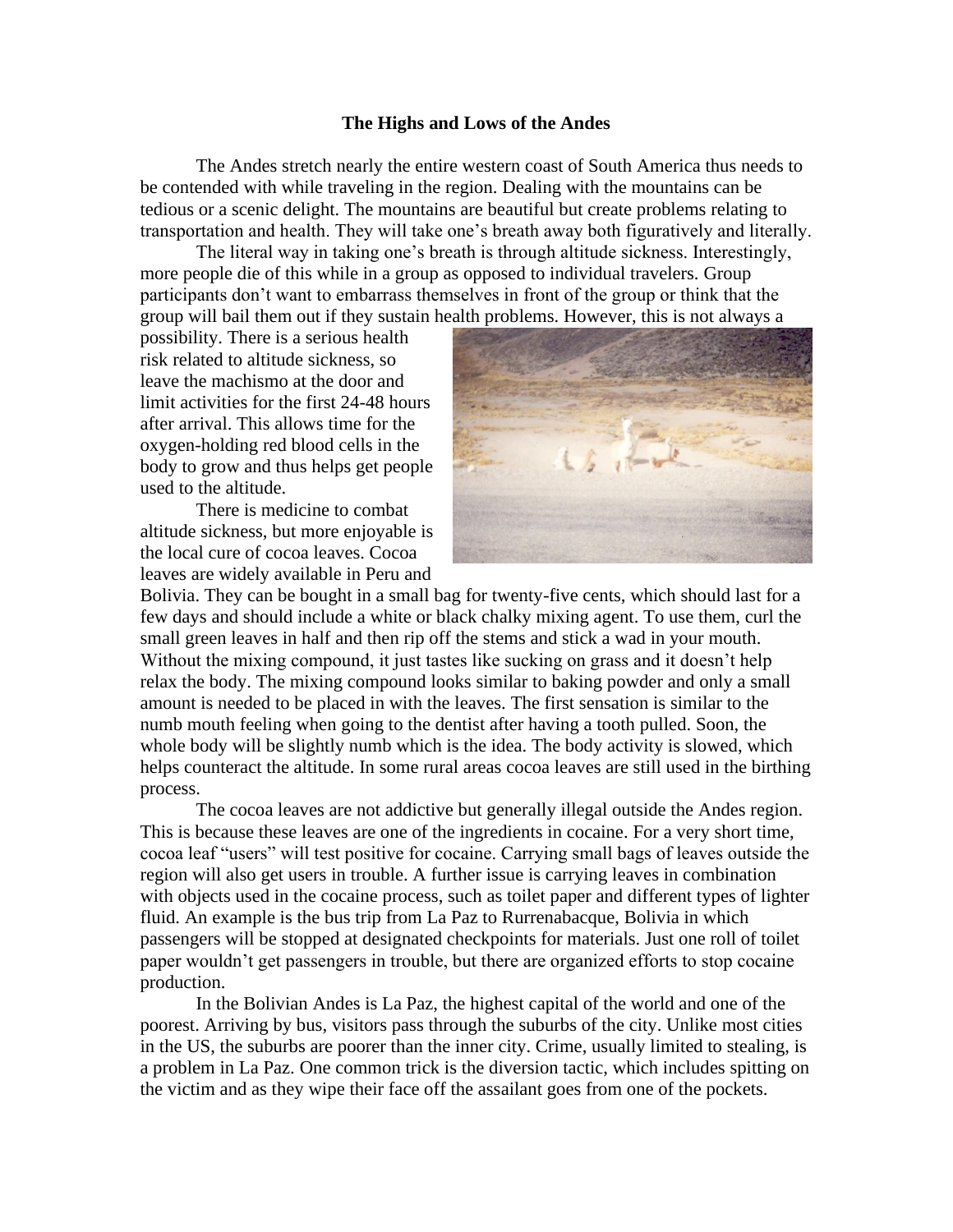

Moving beyond the altitude sickness and crime, there are several interesting parts of the city. There are several squares and churches than can be viewed. One of the more unusual attractions in the city is the Witch's Market. The strangest item to buy in this strange market is a llama fetus. Apparently, this is good luck. When building a new home, stick the fetus in the concrete of the floor that is being laid. This is supposed to give the new house dwellers good luck. Other, less strange, items are available at the market including clay work and household gadgets.

The most touristed city in the Andes and indeed in all of South America is Cuzco, Peru. It also has the most pickpockets but is an enjoyable city as most people there are easy to get along with. The flight in is pleasant as it is among the mountaintops before a quick descent into the city. There are quite a few people that meet tourists at the airport; many are tour operators or musical bands. There are many streets in

Cuzco that require walking up hills, which is always difficult with a backpack strapped on. Cuzco also has numerous parks and centers to visit.

The main reason people go to Cuzco is to continue on to the ruins of Machu Picchu. It's possible to take the train from Machu Picchu and back in one day, but it's a bit of quick tour. The start of the train trip also takes a while as the train must change tracks as it descends to the ruins. So, the train moves forward then back down as the train changes tracks. It's a good opportunity to see the architecture in Peru. There are many mud brick houses and bricks drying outside can be observed. Many of the roofs also have a cross on top with animals around the cross, apparently a religious reference.

The ruins are very impressive and a walk up to the neighboring hill is worthwhile. The last couple of steps of getting to the top of this hill is challenging, as it is a large rock that jets out. People with a fear of heights may have a problem. The view form here is spectacular. The actual ruins do take some time getting though and include several terraces and small buildings. Also, there is a wall that can be touched and some people apparently get a tingly sensation when touching the wall. Again, this is religious in nature.

There are a couple of options to witnessing the ruins at Machu Picchu. One way is to take the Inca Trail, which equates to a four-day walk to the ruins. The hike reservation requires 30 days lead-time, as the access to this trail is limited so as to preserve the area. It also requires good health, as the trip is physically demanding. Also, one can stop at Kilometer 108 and finish the hike from there. The last option is to take the train to the city of Aquas Caliente, and continue to the ruins by bus from there.

Aquas Caliente is a small town but an inviting, safe place to relax for a day instead of doing the hectic Cuzco-Machu Picchu day trip. Aquas is centered on the tourist industry and has many restaurants and a good market to buy goods. As the name implies, there is a hot water in the area. An outdoor hot sauna located in the mountains is a good place to relax.

Aquas is also slightly warmer as it is lower elevation than Cuzco. The temperature consistently does get below freezing in the Andes at night. For those who are used to cold